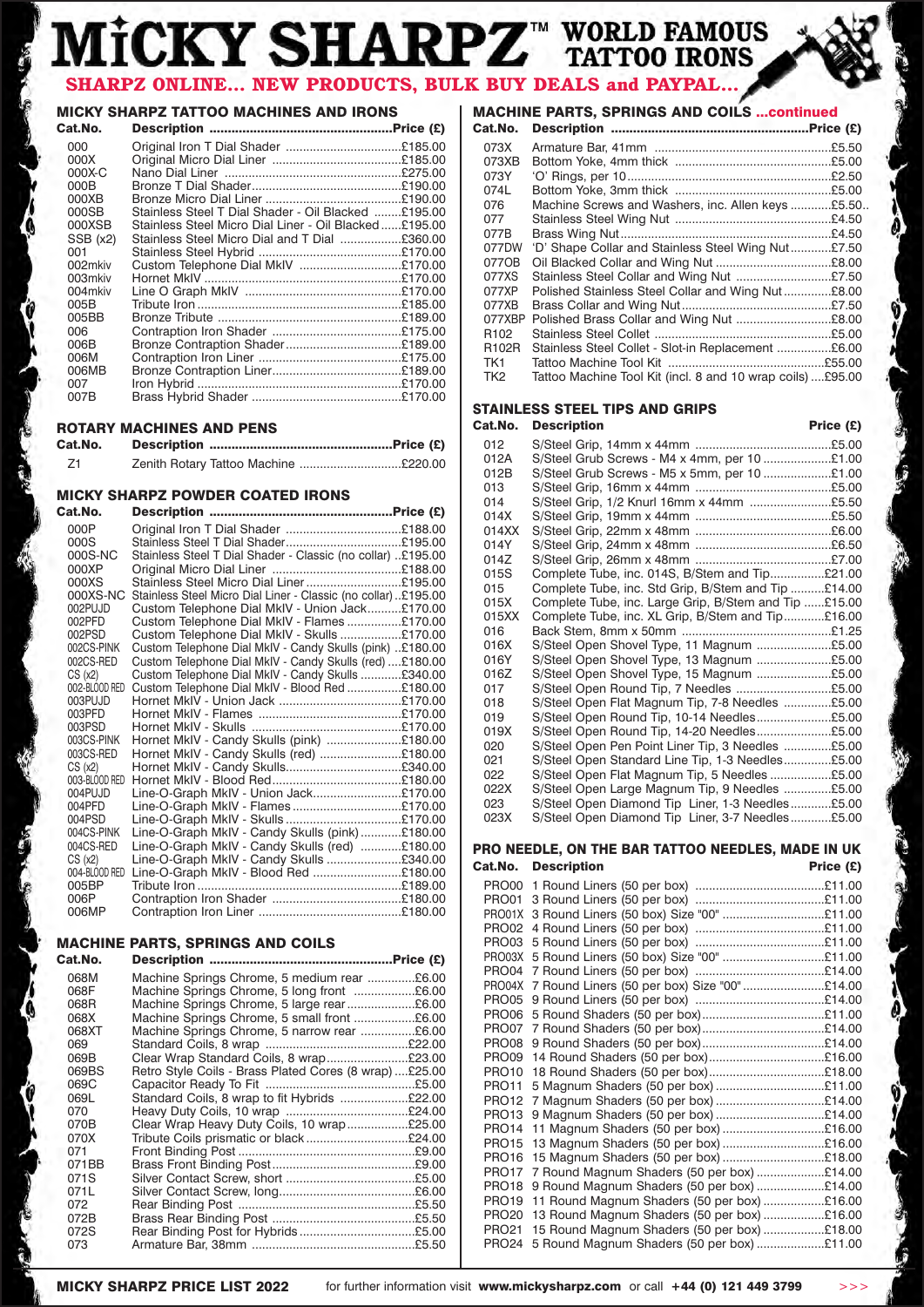## WORLD FAMOUS<br>TATTOO IRONS **CKY SHARPZ** SHARPZ ONLINE... NEW PRODUCTS, BULK BUY DEALS and PAYPAL

## **STAINLESS STEEL NEEDLES AND ACCESSORIES**

|      | <b>Cat.No. Description</b>                            | Price $(E)$ |
|------|-------------------------------------------------------|-------------|
| 024A | Budget S/Steel Needles, size 00 £10.00                |             |
| 025A | Budget S/Steel Needles, size 12 £10.00                |             |
| 026  | Super glide S/Steel Needles, size 12£10.00            |             |
| 026X | Super glide S/Steel Needles, size 12 long taper£10.00 |             |
| 029  |                                                       |             |
| 031X |                                                       |             |
| 031Y |                                                       |             |
| 032X |                                                       |             |
|      |                                                       |             |

## **ELITE CARTRIDGE NEEDLES**

## Cat.No. Description **Price (£)**

| E3RL | Elite Cartridge Needles - 3 Round Liner £15.00   |
|------|--------------------------------------------------|
| E5RL | Elite Cartridge Needles - 5 Round Liner £15.00   |
| E7RL | Elite Cartridge Needles - 7 Round Liner £16.00   |
| E5RS | Elite Cartridge Needles - 5 Round Shader £15.00  |
| E7RS | Elite Cartridge Needles - 7 Round Shader £16.00  |
| E9RS | Elite Cartridge Needles - 9 Round Shader £16.00  |
| E5MG |                                                  |
| E7MG | Elite Cartridge Needles - 7 Magnum £16.00        |
| E9MG | Elite Cartridge Needles - 9 Magnum £16.00        |
|      |                                                  |
|      | E13MG Elite Cartridge Needles - 13 Magnum £17.00 |

## **POWER SUPPLIES AND ACCESSORIES**

|         | <b>Cat.No. Description</b>                     | Price $(E)$ |
|---------|------------------------------------------------|-------------|
| 008X    |                                                |             |
| CX1-G2  |                                                |             |
| CX2-G2  |                                                |             |
| 008-VR1 |                                                |             |
| 009X    |                                                |             |
| 009Z    |                                                |             |
| 010     |                                                |             |
| 010C    | Heavy Duty Latching Foot Switch £20.00         |             |
| 010D    | Heavy Duty ABS Non Latching Foot Switch £10.00 |             |
| 010E    | Heavy Duty ABS Latching Foot Switch £10.00     |             |
| 011     |                                                |             |
| 011P    |                                                |             |
| 011H    |                                                |             |

### **STERILISING, CLEANING AND STENCIL PRODUCTS** Cat.No. Description **Price (£)**

| 011B            |                                                          |  |
|-----------------|----------------------------------------------------------|--|
| 011M            |                                                          |  |
| 067B            |                                                          |  |
| 080A            |                                                          |  |
| 080C            | Ultrasonic Cleaning Solution - Concentrate 30ml £2.00    |  |
| 081             |                                                          |  |
| 084             |                                                          |  |
| 085             | Green Soap Concentrate - 120ml £15.00                    |  |
| 086             |                                                          |  |
| 088             |                                                          |  |
| 091X            |                                                          |  |
| 092             |                                                          |  |
| 092A            |                                                          |  |
| 092B            | Hectograph Paper, per 50 sheets £25.00                   |  |
| 092X            | Hectograph Paper, per 100 sheets £45.00                  |  |
| 094X            | Thermal Copy Paper, per 100 sheets£40.00                 |  |
| TS <sub>1</sub> | Touchsafe Latex Gloves (L/M) - Powder Free, per 100£7.00 |  |
|                 |                                                          |  |

## **SHARPZ DISPOSABLE TUBES...** Cat.No. Description **Price (£)**

## **...with ROUND TIPS**

|     | 3RT Complete Tube with 3 Round Tip (20 per box) £10.00   |
|-----|----------------------------------------------------------|
|     | 5RT Complete Tube with 5 Round Tip (20 per box) £10.00   |
|     | 7RT Complete Tube with 7 Round Tip (20 per box) £10.00   |
|     | 9RT Complete Tube with 9 Round Tip (20 per box) £10.00   |
|     | 14RT Complete Tube with 14 Round Tip (20 per box) £10.00 |
|     |                                                          |
|     | with DIAMOND TIPS                                        |
|     | 3VT Complete Tube with 3 Diamond Tip (20 per box) £10.00 |
| 5VT | Complete Tube with 5 Diamond Tip (20 per box) £10.00     |
|     | 7VT Complete Tube with 7 Diamond Tip (20 per box) £10.00 |

9VT Complete Tube with 9 Diamond Tip (20 per box) ............£10.00 14VT Complete Tube with 14 Diamond Tip (20 per box) ..........£10.00

### **...with MAGNUM TIPS**

| 5FT Complete Tube with 5 Magnum Tip (20 per box) £10.00   |
|-----------------------------------------------------------|
| 7FT Complete Tube with 7 Magnum Tip (20 per box) £10.00   |
| 9FT Complete Tube with 9 Magnum Tip (20 per box) £10.00   |
| 11FT Complete Tube with 11 Magnum Tip (20 per box) £10.00 |
| 13FT Complete Tube with 13 Magnum Tip (20 per box) £10.00 |
| 15FT Complete Tube with 15 Magnum Tip (20 per box) £10.00 |

#### **EASYFLOW DISPERSION COLOUR RANGE (165ml) Cat.No. Description**

| Calino. Description                                 | $F \cap C \in (L)$ |
|-----------------------------------------------------|--------------------|
|                                                     |                    |
|                                                     |                    |
|                                                     |                    |
| 136   Sumi. 165ml ……………………………………………………………………£15.00  |                    |
| (EASYFLOW COLOURS AVAILABLE IN 165ML, 75ML OR 30ML) |                    |

## **EASYFLOW DISPERSION COLOUR RANGE (75ml)** Cat.No. Description **Price (£)**

| 110X Black, 75ml £18.00          | 135X Finest White, 75ml £18.00     |
|----------------------------------|------------------------------------|
| 111X Tribal Black, 75ml £18.00   | 136X Sumi, 75ml £8.00              |
| 112X Silver Grey, 75ml£18.00     | 136XS Sumi 4x Shades, 75ml £24.00  |
| 113X Deepest Violet, 75ml £18.00 | 136ELS Xtra Light Sumi, 75ml £8.00 |
| 114X Dark Violet, 75ml£18.00     | 136LS Light Sumi, 75ml £8.00       |
| 115X Light Violet, 75ml £18.00   | 136MS Medium Sumi, 75ml£8.00       |
| 116X Dark Blue, 75ml£18.00       | 136DS Dark Sumi, 75ml £8.00        |
| 117X Teal Blue, 75ml £18.00      | 137X Mid Purple, 75ml£18.00        |
| 118X Light Blue, 75ml £18.00     | 138X Rustic Brown, 75ml£18.00      |
| 119X Aqua Blue, 75ml £18.00      | 139X Chocolate Brown, 75ml £18.00  |
| 120X Dark Green, 75ml £18.00     | 140X Deep Magenta, 75ml£18.00      |
| 121X Forest Green, 75ml £18.00   | 141X Crimson Red, 75ml£18.00       |
| 122X Light Green, 75ml £18.00    | 142X Mustard Yellow, 75ml £18.00   |
| 123X Leaf Green, 75ml£18.00      | 143X Dark Olive Green, 75ml £18.00 |
| 124X Deepest Red, 75ml £18.00    | 144X Rich Praline, 75ml£18.00      |
| 125X Light Red, 75ml£18.00       | 145X Mint Green, 75ml£18.00        |
| 126X Magenta, 75ml £18.00        | 146X Periwinkle, 75ml £18.00       |
| 127X Salmon Pink, 75ml £18.00    | 147X Deep Purple, 75ml £18.00      |
| 128X Hot Pink, 75ml£18.00        | 148X Deep Choc Brown, 75ml £18.00  |
| 129X Dark Yellow, 75ml £18.00    | 149X Phthalo Green, 75ml £18.00    |
| 130X Mid Yellow, 75ml £18.00     | 150X Navy Blue, 75ml £18.00        |
| 131X Light Yellow, 75ml £18.00   | 151X Sea Green, 75ml£18.00         |
| 132X Burnt Orange, 75ml £18.00   | 152X Skin Tone, 75ml£18.00         |
| 133X Bright Orange, 75ml£18.00   | 153X Vanilla, 75ml £18.00          |
| 134X Harvest Brown, 75ml£18.00   |                                    |
|                                  |                                    |

## **EASYFLOW DISPERSION COLOUR RANGE (30ml)**

Add **'A'** instead of '**X**' to above Cat.No's **111X-135X** and **137X-153X** for 30ml ..£10.00 110A Black, 30ml........................................................................£10.00

Ġ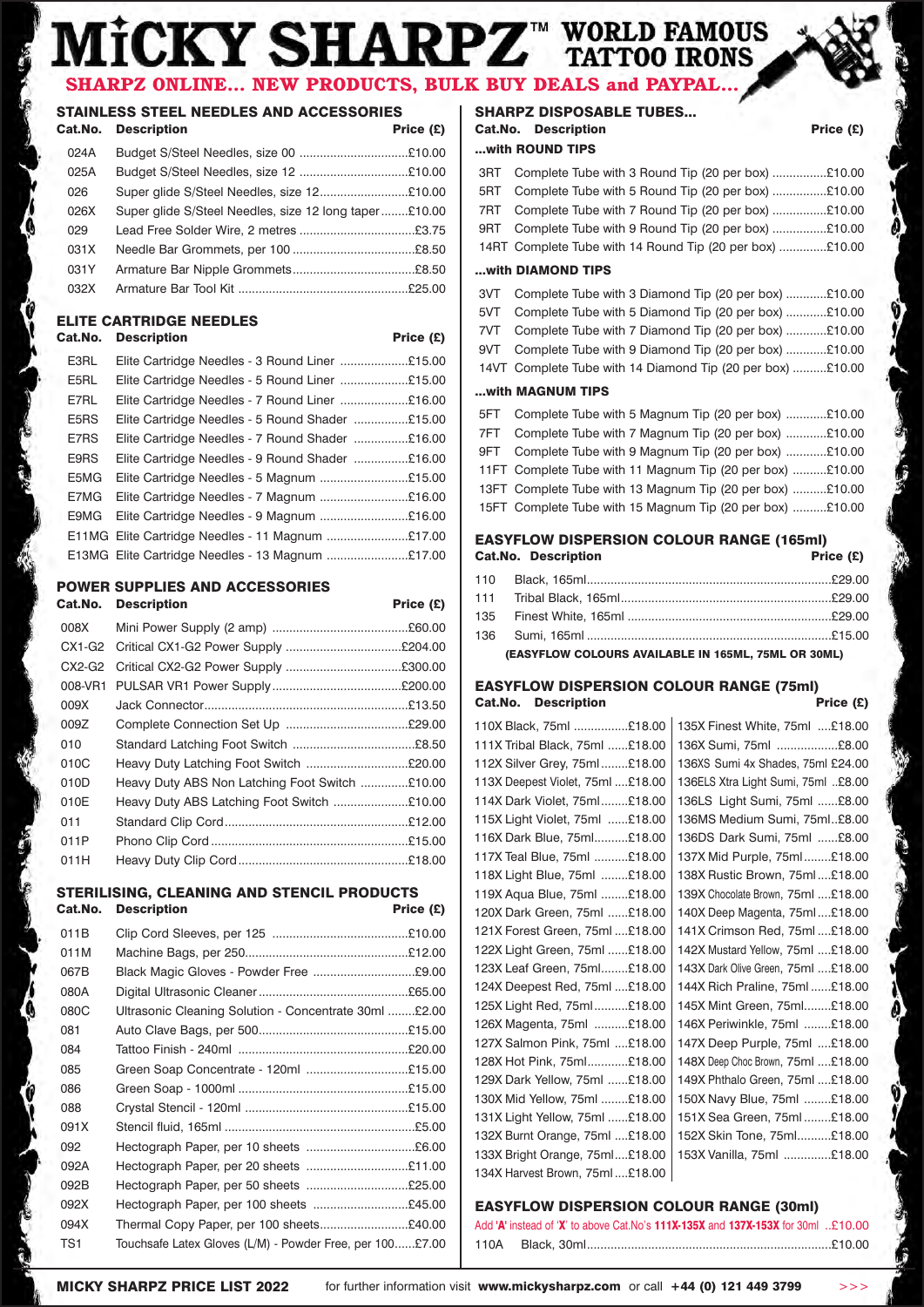#### **HARPZ<sup>™</sup> WORLD FAMOUS** CKY SI **SHARPZ ONLINE... NEW PRODUCTS, BULK BUY DEAL** and PAYPAL... .S

## **ETERNAL INKS (1oz)**

|                 | <b>Cat.No. Description</b> | Price (£) |
|-----------------|----------------------------|-----------|
| ET1             |                            |           |
| ET <sub>2</sub> |                            |           |
| ET <sub>3</sub> |                            |           |
| ET4             |                            |           |
| ET <sub>5</sub> |                            |           |
| ET6             |                            |           |
| ET7             |                            |           |
| ET8             |                            |           |
| ET <sub>9</sub> |                            |           |
|                 |                            |           |
|                 |                            |           |
|                 |                            |           |
|                 |                            |           |
|                 |                            |           |
|                 |                            |           |
|                 |                            |           |
|                 |                            |           |
|                 |                            |           |
|                 |                            |           |
|                 |                            |           |
|                 |                            |           |
|                 |                            |           |
|                 |                            |           |
|                 |                            |           |
|                 |                            |           |
|                 |                            |           |
|                 |                            |           |
|                 |                            |           |
|                 |                            |           |
|                 |                            |           |
|                 |                            |           |
|                 |                            |           |
|                 |                            |           |
|                 |                            |           |
|                 |                            |           |
|                 |                            |           |
|                 |                            |           |
|                 |                            |           |
|                 |                            |           |
|                 |                            |           |
|                 |                            |           |
|                 |                            |           |
|                 |                            |           |
|                 |                            |           |
|                 |                            |           |
|                 |                            |           |
|                 |                            |           |
|                 |                            |           |
|                 |                            |           |
|                 |                            |           |
|                 |                            |           |
|                 |                            |           |
|                 |                            |           |
|                 |                            |           |
|                 |                            |           |
|                 |                            |           |
|                 |                            |           |
|                 |                            |           |
|                 |                            |           |
|                 |                            |           |
|                 |                            |           |
|                 |                            |           |
|                 |                            |           |
|                 |                            |           |

## **DYNAMIC INKS (80z)** Cat.No. Description

| GALIVO. DESCRIPTION | FICE(L) |
|---------------------|---------|
|                     |         |
|                     |         |

## **KURO SUMI INKS (12oz)**

|  |  | <b>Cat.No. Description</b> | Price $(E)$ |  |
|--|--|----------------------------|-------------|--|
|  |  |                            |             |  |
|  |  |                            |             |  |

#### **INTENZE INKS (12oz)**  $\sim$

| Cat.No. Description | Price $(E)$ |
|---------------------|-------------|
|                     |             |
|                     |             |
|                     |             |
|                     |             |
|                     |             |
|                     |             |

## **INTENZE INKS (4oz)**

| <b>Cat.No. Description</b> |  | Price $(E)$ |
|----------------------------|--|-------------|
|                            |  |             |
|                            |  |             |

#### **INTENZE INKS (10z)** Cat.No. Description

|  | <b>Cat.No. Description</b> | Price (£) |
|--|----------------------------|-----------|
|  |                            |           |
|  |                            |           |
|  |                            |           |
|  |                            |           |
|  |                            |           |
|  |                            |           |
|  |                            |           |
|  |                            |           |
|  |                            |           |
|  |                            |           |
|  |                            |           |
|  |                            |           |
|  |                            |           |
|  |                            |           |
|  |                            |           |
|  |                            |           |
|  |                            |           |
|  |                            |           |
|  |                            |           |
|  |                            |           |
|  |                            |           |
|  |                            |           |
|  |                            |           |
|  |                            |           |
|  |                            |           |
|  |                            |           |
|  |                            |           |
|  |                            |           |
|  |                            |           |
|  |                            |           |
|  |                            |           |
|  |                            |           |
|  |                            |           |
|  |                            |           |
|  |                            |           |
|  |                            |           |
|  |                            |           |
|  |                            |           |
|  |                            |           |
|  |                            |           |
|  |                            |           |
|  |                            |           |
|  |                            |           |
|  |                            |           |
|  |                            |           |
|  |                            |           |
|  |                            |           |

5

 $>>$ 

**MICKY SHARPZ PRICE LIST 2022** 

'Q